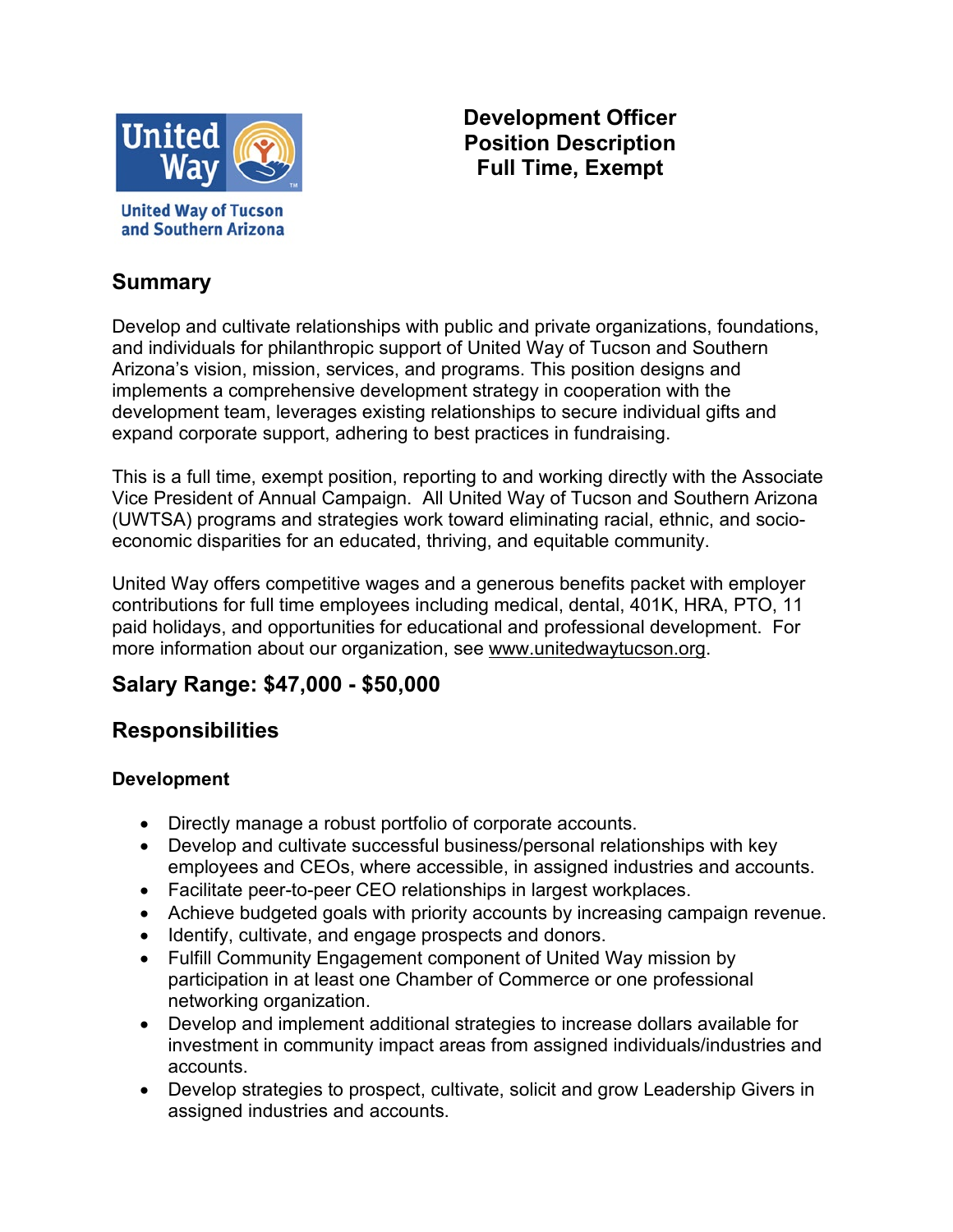- Work with Associate Vice President, Annual Campaign to prospect, cultivate, solicit and grow Tocqueville Society members in assigned industries and accounts.
- Evaluate and monitor each campaign's progress, identify potential problems, and report results to managers and volunteer leadership.
- Develop partnerships between accounts and United Way that result in increased participation in Days of Caring, Sponsorships, Gifts-in-Kind, Special Events and Corporate Engagement.
- Work with VP of Communications & Engagement to create impactful donorcentric materials.
- Timely processing of donor and account information for entry into CRM, achieving monthly and quarterly benchmarks.

#### **Sponsorships and Events**

- Identify, market and secure mutually beneficial sponsorships to underwrite events and recognition strategies.
- Coordinate and participate in organization-wide events, partnerships and activities.
- Identify partnership opportunities with organizations and companies based on their philanthropic interests and United Way impact areas.

#### **Volunteer Management**

- Prepare volunteers for individual and account calls, campaign cabinet meetings, reports, public appearances, and any other function of responsibility.
- Train volunteers about the United Way community impact work and their role and responsibilities on the campaign cabinet.
- Utilize volunteer's skills and knowledge to call on assigned accounts and implement campaign practices and strategies.
- Communicate challenges and successes to campaign volunteers throughout campaign.

#### **Management Functions**

- Provide excellent customer service as a component of all job duties.
- Perform duties in accordance with United Way policies and procedures.
- Other Duties as assigned.

### **Qualifications, Skills and Abilities**

- Bachelor's degree with two to four years of professional level experience in development/fundraising or related field required.
- Demonstrated success in fundraising campaigns, sales and/or project management. Strong relationship-building skills (i.e., sales/business development, fundraising, or external customer service).